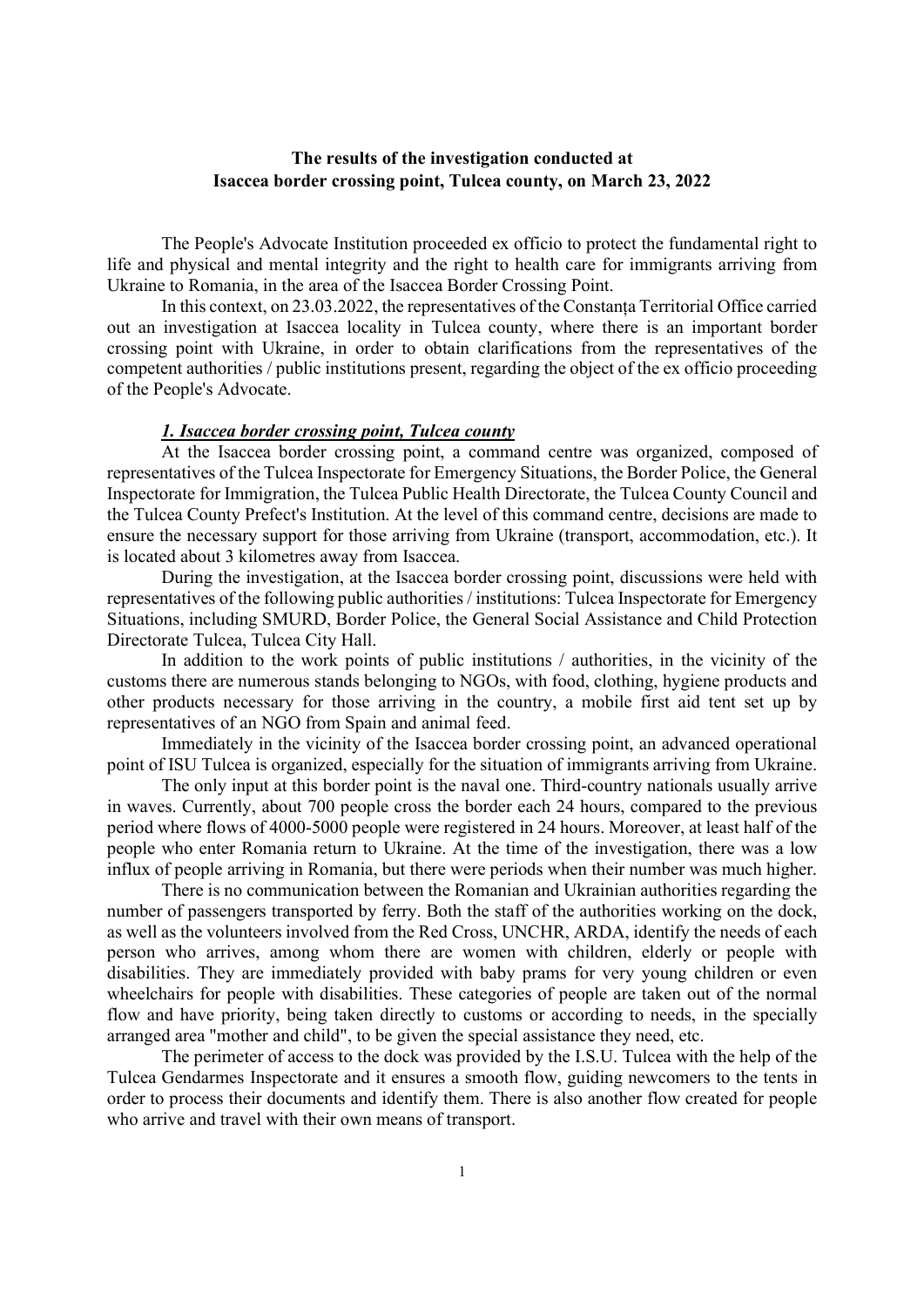There are translators on both flows, who inform the newcomers about the registration operations and the preparation of documents for this purpose. It is specified that upon arrival, they can formulate their option regarding the status they want to choose for the period in which they want to remain on the Romanian territory. In the tents where they are initially housed, they are provided with free internet access and information, leaflets, etc. The capacity of the tent is for 600 people. Depending on the number of people in each transport, they are distributed in several tents where they are offered cold food and tea, gloves and scarves, when the weather was very cold. Thus, for the large flows of 800 people, the processing time was of maximum two hours. These people are given a free mobile SIM card with international minutes for each family.

Upon entering the country, the immigrants are picked up by the gendarmes and accompanied to the triage area where they are asked what they want to do next. ISU volunteer translators and firefighters talk with the immigrants to identify the next steps needed to get them into the country in good condition. It is specified that the Isaccea area is a transit area, most of the people who arrived there, have the necessary documents, but there are also cases in which some people have to be fingerprinted, etc.

ISU firefighters and volunteers were provided with badges, inscribed in Ukrainian, English and Romanian, specifying the service for which each was responsible: transport, accommodation, translator, volunteer. This makes it easier for immigrants to ask for the support they need. At the same time, in order to have a control of the volunteers, a command centre was created where they are registered with name and surname, telephone number, address.

Leaflets with useful information in Ukrainian are also distributed, as well as a Guide on the legal regime, rights and obligations of Ukrainian refugees in Romania.

The first impact structure is the Red Cross, which identifies the needs of women and children and provides them with hygiene items or medicines that can be bought without a prescription. At the same time, Save the Children provides a location where mothers with infants can rest and are provided with items of immediate necessity, food, hygiene, etc.

Regarding the medical assistance provided, there are three medical resources in the mobile camp in Isaccea: the first resource is provided by SMURD and has competencies for minor emergencies, a car which has the capacity to provide assistance for 2 people, in a state of medium severity, the shift change being ensured at 12 hours; the second medical resource is the ambulance with medium competencies, which changes shifts every 3 hours. There is also a team of doctors from Spain, specialized in emergency medicine, who have set up a tent equipped with medical equipment and medicines, and deal with the severe cases. For example, it was the case of a person with pre-infarction, or the care of newborns of 4 days, lipothymia, etc.

At the same time, there are staff members from DGASPC Tulcea who register people with special needs, unaccompanied minors, etc. and who also provide technical support for producing the forms, leaflets, posters distributed in the reception centres.

The current stock of items managed by ISU Tulcea, includes new blankets, collars, gloves, hygiene materials, baby products, all goods being brought daily from regional warehouses, depending on current needs, according to the number of people arriving, etc.

Thus, at the exit of the customs, there is a second checkpoint, where there is also a translator present, to ensure that people who were not previously registered do not enter the country, because there have been cases when among the refugees arrived people such as terrorism suspects.

Once the documents are processed, the people arrive at the customs area. There are three categories of people, some of them are expected by relatives or friends, and leave Isaccea together. The second category of people are these without the possibility of a personal means of transport, who actually want to get to the big cities in Romania, or the main cities, air or rail nodes, usually Bucharest, where they can take other means of transport, to leave from Romania to other destinations. They are housed in two other tents located at the exit of the border point, until a means of transport is identified to take them to the desired destination. In this area we identified a family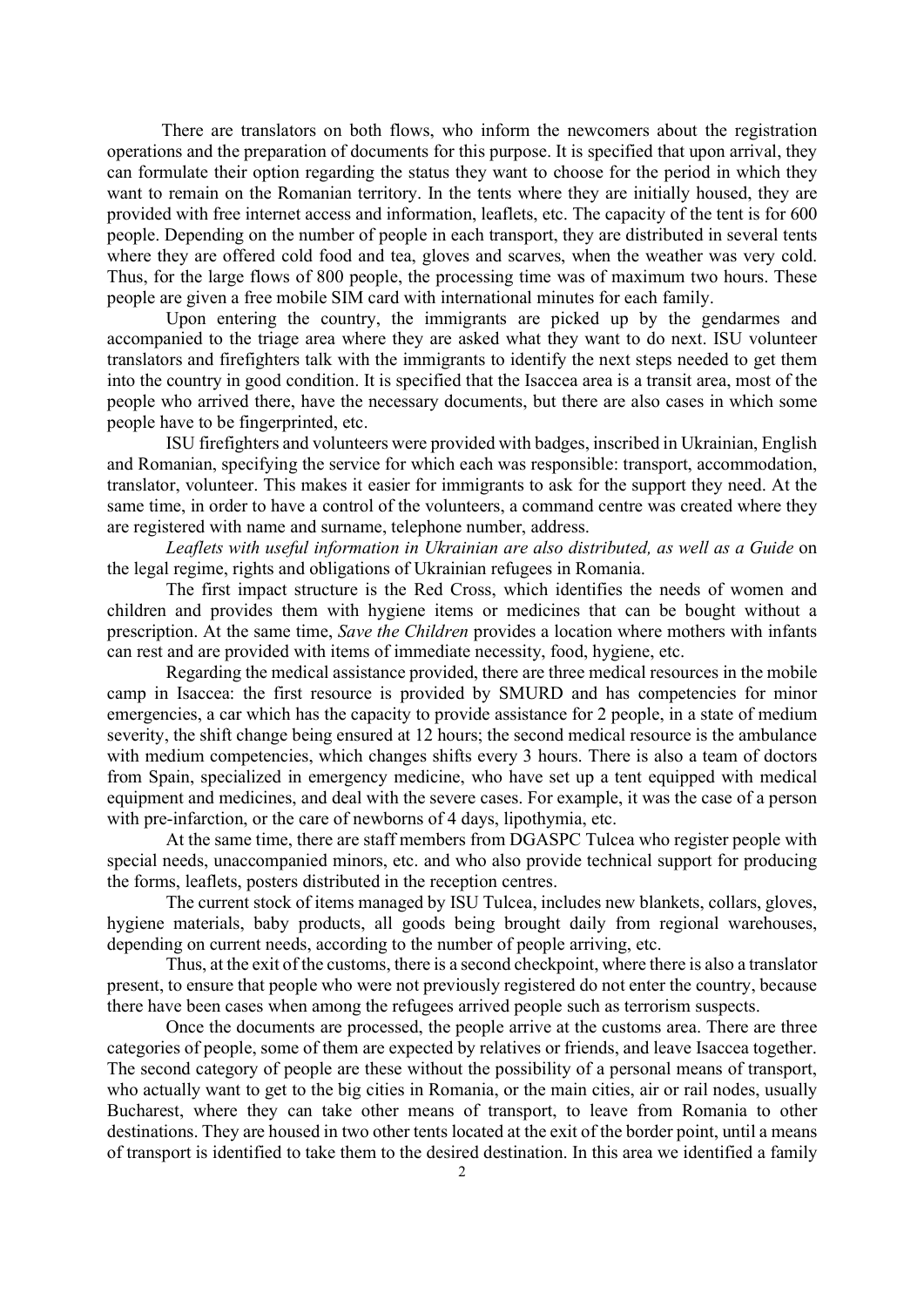with a minor child who was waiting to be taken by friends to get to Constanța. The people were satisfied with the way they were received and hosted in Romania, the space where they were now, the fact that there were beds to rest, as well as a playground for children. They had been provided with food and hygiene items, as well as counselling by volunteers.

In this area people are offered hot food, non-stop, provided by an NGO, as well as other hygiene items.

The third category of people, these who want to stay in our country, are taken by ISU minibuses and transported to accommodation centres in Tulcea. This is done, so that the respective persons do not fall prey to human trafficking, even if, so far, no such situations have been registered in this customs point.

A database has been developed by the Police in collaboration with ISU, in which all means of transport are registered, as well as the names of drivers who transport foreign nationals in personal vehicles.

Regarding the organization of the transport, it is offered free of charge to all those who wish. Thus, there is a schedule prepared by ISU Tulcea, with a database for transport and accommodation. At the same time, currently the routes are organized, depending on the need, by the Government Decision no. 337/2022, with an annex made by the C.J.S.U., so that the private operators who currently provide this transport, can subsequently receive their payment.

An ATM was also installed in the area for persons coming from Ukraine who want to withdraw money.

At the beginning, mostly people who had the financial means arrived, but in time, people who needed assistance began to come. There is a possibility that in the future the flow of immigrants will increase again at the border.

We also spoke with the UNCHR Representative, who was at the Isaccea border crossing point, together with other colleagues, in order to provide support to all refugees in need.

# Representatives of the Isaccea Border Point

From 24.02.2022, third-country nationals who arrived in Romania, on an exceptional basis, were allowed to enter the country also in the absence of mandatory travel documents (passport). There is no agreement / treaty between Romania and Ukraine to allow Ukrainian citizens or other persons with other citizenships, located on the territory of Ukraine, to enter Romania, only on the basis of the identity card. However, given the situation in the neighbouring country, starting with 24.02.2022, third-country nationals, both Ukrainian citizens and persons of other citizenships, were allowed to enter Romania.

At the time of the investigation, 19,750 women and 13,828 minors had passed through the Isaccea border crossing.

The representatives of the General Inspectorate for Immigration present at customs intervene when the people who arrive at Isaccea express their desire to apply for asylum; they are accommodated in the camp and taken to the office of the General Inspectorate for Immigration, in order to process applications. IGI representatives proceed with the registration of immigrants' data, their verification in the database, fingerprinting, photography. Most of the asylum seekers in Isaccea were sent to the Galati Regional Centre for Procedures and Accommodation for Asylum Seekers.

#### 2. Isaccea City Hall Tulcea County

During the investigation, the mayor of Isaccea presented us with a number of issues regarding the steps taken by the local authority to accommodate in optimal conditions the immigrants from Ukraine.

The city hall of Isaccea currently offers a hot meal to a number of 65 people, who remained in the locality, these people being hosted by families from this city. The hot meal is provided at the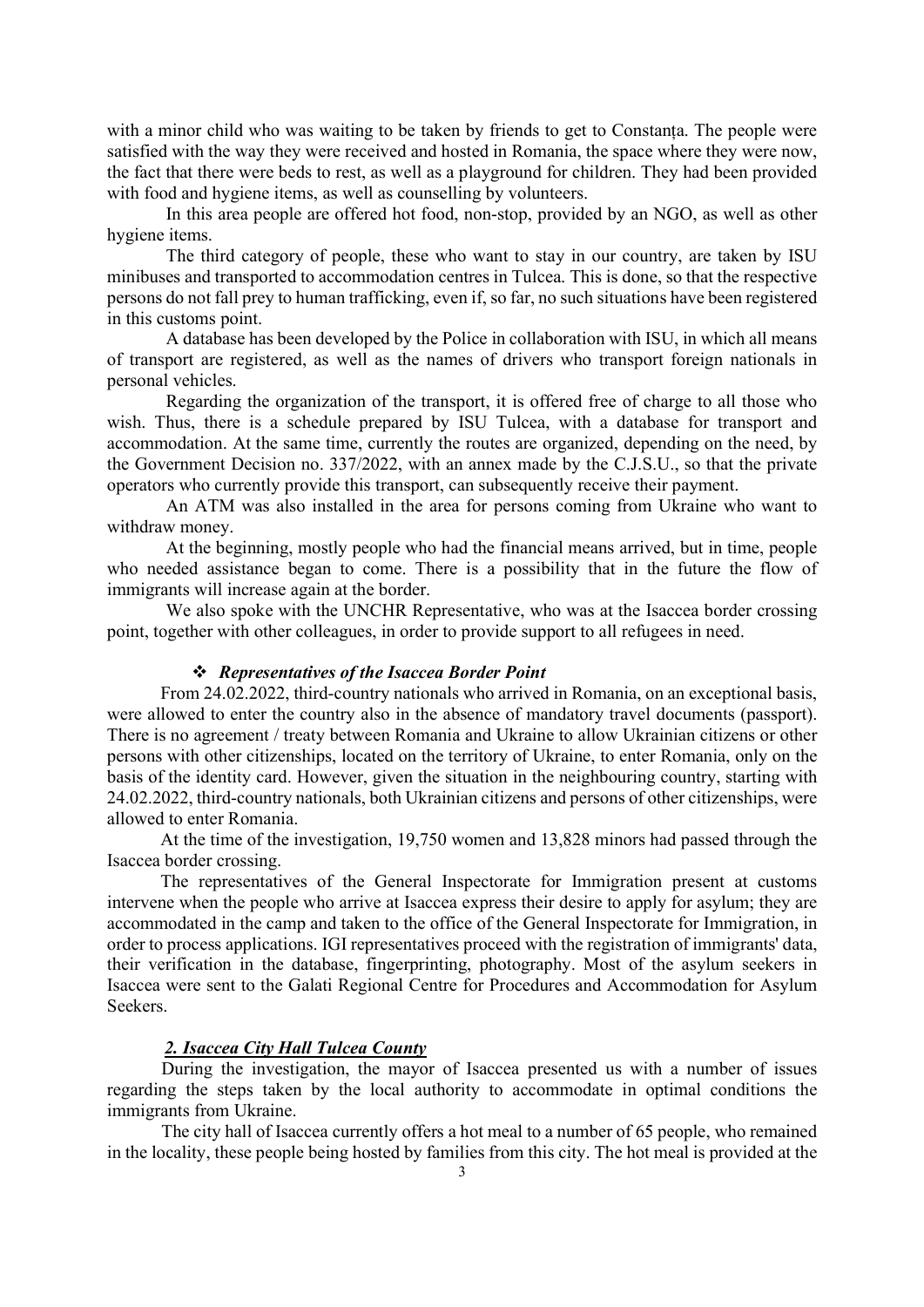home of these people, by a specialized catering company. The management of the Social Assistance Directorate within the Isaccea City Hall stated that the community nurse knows Russian, thus providing the necessary medicines for the Ukrainian citizens, under the strict supervision of the family doctor working in the city. At the same time, all Ukrainian citizens hosted in Isaccea are registered at Isaccea City Hall and their number is reported daily to the Tulcea Public Health Directorate.

Currently, in Isaccea, there is a reception centre for the night, within the local Baptist Church, and the Social Assistance Department of Isaccea City Hall is involved in hosting at this location, if Ukrainian citizens want this, because, currently, people from Ukraine are usually taken directly from the border crossing point by the authorities and transported to the city of Tulcea.

We mention that at the level of Isaccea there were two temporary accommodation centres, in the sports hall of the city which had a capacity of 40 places and in the local Vaccination Centre with a capacity of 15 beds, which were organized with the support of public authorities, and are currently closed, because the city of Tulcea, located at only 36 km of Isaccea, has a larger accommodation capacity. At the same time, Tulcea Municipality has a hospital for people who need medical assistance.

The mayor's office provided support to ensure all the necessary conditions at the level of these reception centres, including through the involvement of employees and volunteers. The infrastructure (lighting, cleaning, sanitation, cesspit emptying) and cleaning in the customs area were initially provided, starting with 24.02.2022, from the funds of Isaccea City Hall, but now they are provided by the private operator who performs the ferry transport.

At the same time, the expenses for the provision of food, medicines and passenger transport were provided from the Isaccea City Hall budget.

With regard to the provision of transport, this issue has been regulated in the meantime by the adoption of Government Decision 337/2022 on granting free transport and facilities for the foreign nationals or stateless persons in special situations from the area of armed conflict in Ukraine.

A large part of the resources were provided by NGOs, and managed at the county level by the Institution of the Prefect of Tulcea County and at the local level by the Social Assistance Directorate (DAS) within the Isaccea City Hall and distributed to cover all requests.

### 3. Institution of the Prefect of Tulcea County

 From the discussions with the prefect of Tulcea county, according to the C.J.S.U. no. 43 / 16.03.2022, Tulcea County Committee for Emergency Situations updates "The centralized situation of road transport operators in Tulcea County for the transport of foreign citizens or stateless persons in special situations coming from the armed conflict zone in Ukraine". It is specified that the situation of the means of transport will be updated and will be approved by decisions of the Tulcea County Committee for Emergency Situations. Given the dynamics of the flow of foreign citizens or stateless persons in special situations from the area of armed conflict in Ukraine, it is estimated that 4,000 people a week need transport.

 The following routes were established: • Isaccea - Bucharest; • Isaccea - Constanța; • Isaccea - Galați; • Isaccea - Tulcea; • Isaccea - Iași, which will be completed, as the case may be, by decisions of the County Committee for Emergency Situations, depending on needs.

At the same time, by Decision the C.J.S.U. no. 44 / 16.03.2022, in order to ensure a climate of normalcy in the current context, through the care of social services at the level of local public authorities, there will be carried out, weekly, actions to evaluate the necessary conditions for foreign citizens or stateless persons, following the issues related to social needs, community integration, etc.

 The sub-prefect of Tulcea county was appointed responsible for coordinating the aforementioned activities. In the same context, the local public authorities within which are